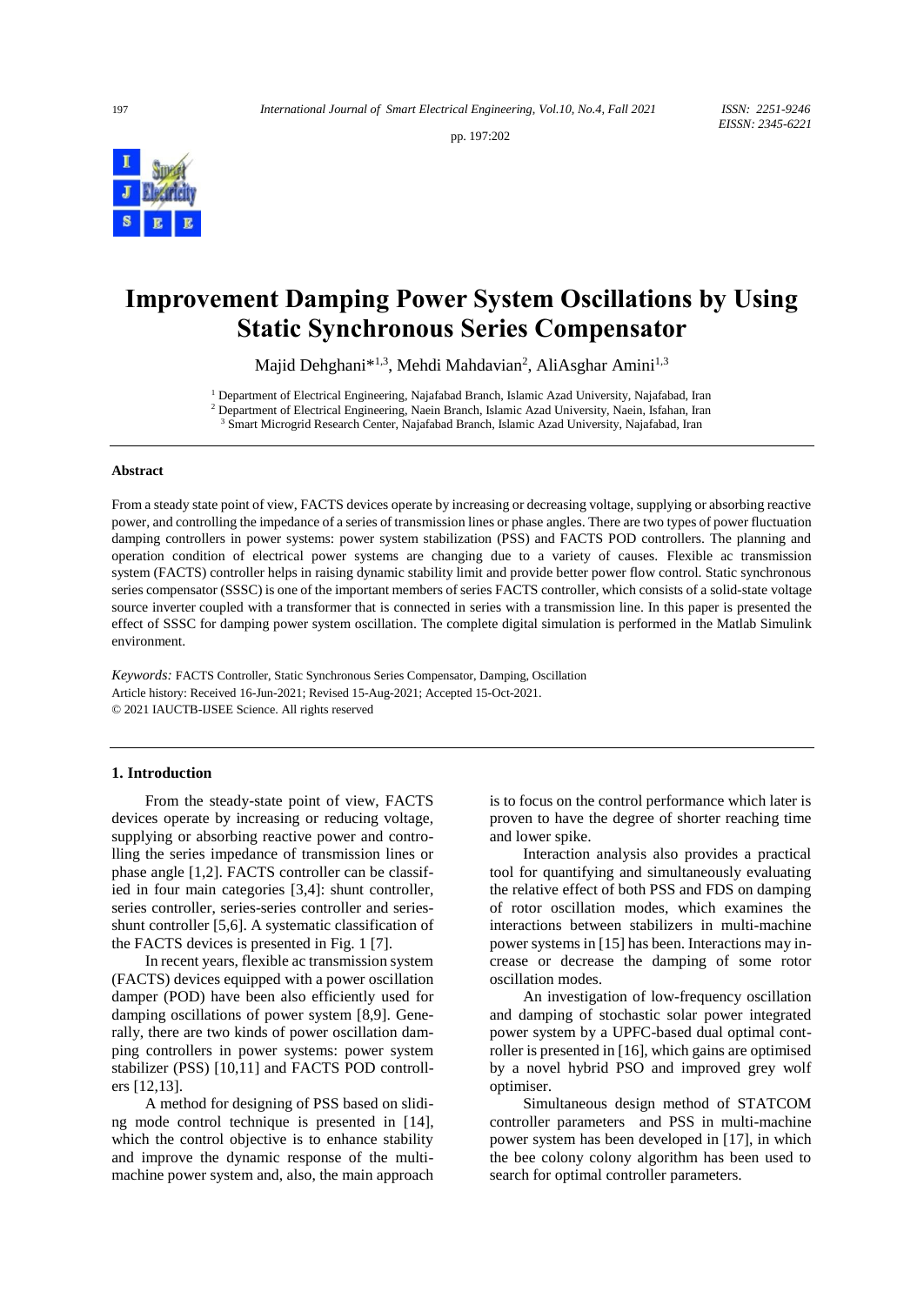

Fig. 1. Classification of the FACTS controller

The implement coordination of multi-type FACTS such as UPFC, SSSC and thyristor controlled series compensator (TCSC) for available transfer capability enhancement are study in [18], which a hybrid real power flow performance index and particle swarm optimisation (PSO) are used.

To adjust the parameters of FACTS devices, genetic algorithm and particle swarm optimization algorithm using fuzzy logic techniques have been used in [19], which are two types of FACTS devices. TCSC and Static Compensator (SVC) are used to optimize reactive power consumption and reduce line congestion.

The distributed SSC capability is used to reduce simultaneous resonance in [20], in which two conventional damping control controllers are designed and implemented in the traditional SSC distribution controller to provide effective damping.

An important member of the FACTS family is the static synchronous compensator (SSSC) [21,22], which has the ability to provide reactive power compensation in the power system. There are various uses for this compensator, such as power fluctuation damping [23,24] and improved stability in the power system [25].

The linear quadratic Gaussian (LQG) method has been used to design a powerful TCSC controller to increase the damping of power system fluctuations in [26], which the problems of using ring transfer recovery method to store LQG damping control resistor are investigated.

An implementation related to a new damping control algorithm for a STATCOM in a series offset wind farm to reduce SSR and damping power system fluctuations is mentioned in [27], that based on a nonlinear optimization design method, the auxiliary sub-synchronous damping control loop is intended for STATCOM to respond to damping torque in the critical torsional frequency range.

A control scheme for reducing low frequency fluctuations and voltage deviations of a multimachine power system has been developed using a static synchronous compensator based on ant colony optimization [28], in which the control scheme consists of two different proportional integral controllers. To control the gate signal in the SSC as well as the time domain results of the rotor dynamics and the deviation in the generator voltage for different test cases, the proposed controller potential shows a general reduction in power system fluctuations.

The results of improving the stability and current control of a DFIG-based offshore wind farm shown using the SSSC in [29], in which the oscillation damping controller is designed using modal control theory.

An adaptive fuzzy neural inference system based on the POD controller is proposed for low frequency oscillations induced by induction motors in ac/dc composite microgrids in [30], which the complementary POD controller is built into the energy storage system controller, which provides additional damping power commensurate with frequency deviation.

The stability issues of a wind farm based on a variable wind speed induction generator with variable wind speed in a strong and weak power system have been investigated in [31] in which the effect of PSS and SSSC on the stability of wind energy system, considering IEEE 14 bus test system is analysed.

The SSSC is an important device to control transmission line impedance, and so to power flow control independent of the line current. In this paper, the application of SSSC in damping power system oscillation is investigated. Matlab Simulink software package is used for the simulations.

## **2. Static synchronous series compensator**

SSSC is a series connected FACTS devices which can be installed in series in the transmission lines. It is very effective in controlling power flow in a transmission line with the capability to change its reactance characteristic from capacitive to inductive [32].

When the SSSC operates in induction mode, the injected voltage directs the line current and thus the reactive power is absorbed. In the capacitive state, the injected voltage lags behind the line current and therefore reactive power is injected into the transmission line. As shown in Fig. 2, the SSSC injects an AC voltage into the transmission line via a transformer.

U,



Fig. 2. SSSC in power system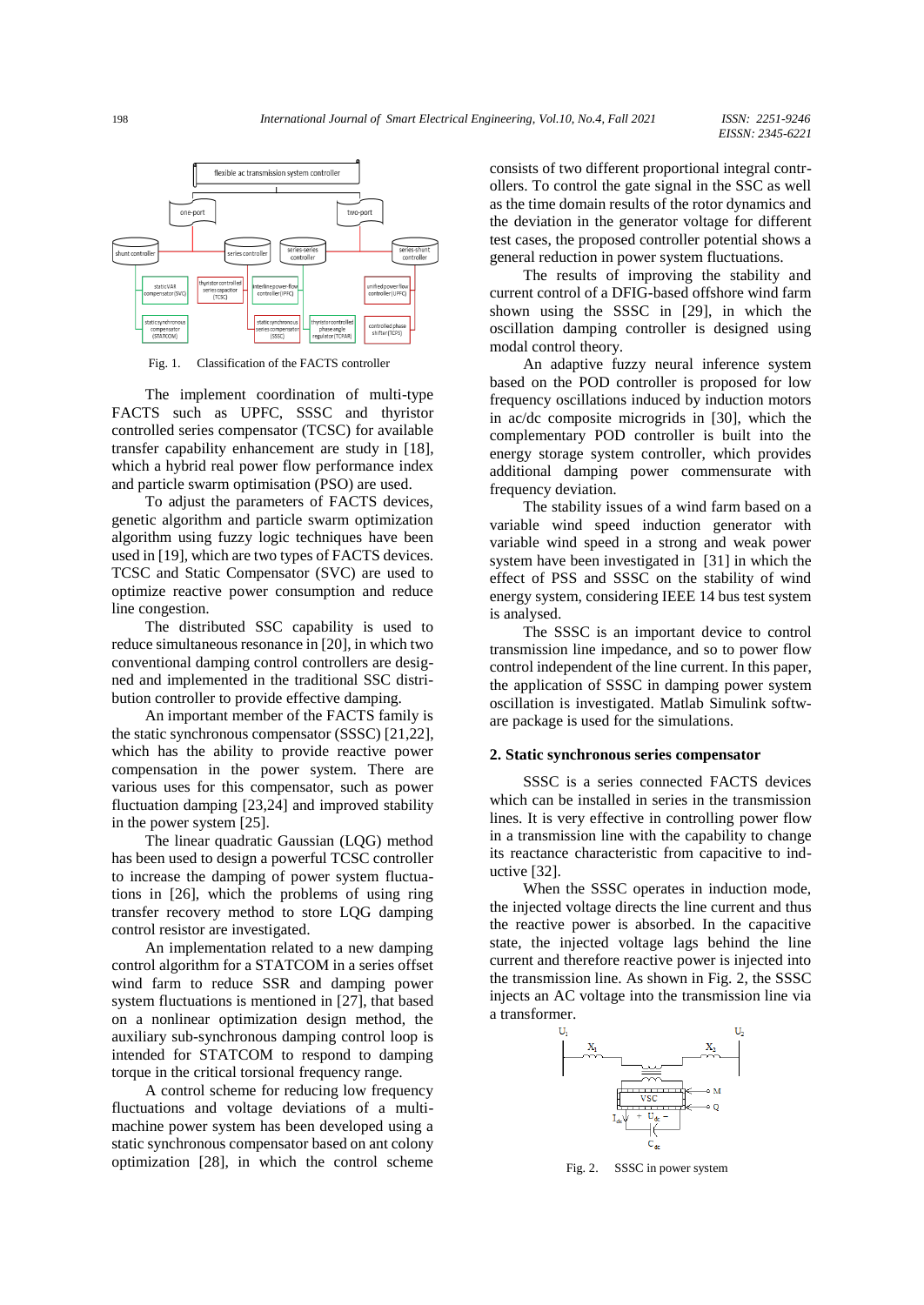U1 and U2 are the bus voltages and Udc is the dc voltage source. X1 represents the equivalent reactance between the bus 1 and the SSSC, and X2 represents the equivalent reactance between SSSC and the bus 2. The converter voltage is varied by changing the M is the amplitude modulation ratio and  $\phi$  is the phase angle modulation ratio. A capacitor connected on the dc side of the VSC acts as a dc voltage source. The SSSC output voltage is defined by the following equation [33]:

$$
U_S = MU_{dc}(\cos\phi + j\sin\phi) \tag{1}
$$

The differential equation of the dc voltage is given below:

$$
\frac{dU_{dc}}{dt} = \frac{M}{C_{dc}}(i_q \cos\varphi + i_d \sin\varphi)
$$
 (2)

where id and iq are the d and q axes currents of transmission line. The structure of SSSC-based controller is shown in Fig. 3. The input signal of the proposed controller is the rotor angle deviation  $(\Delta \delta)$ and the output signal is the injected voltage Vs. The structure consists of a gain block with gain KP, a signal washout block with the time constant TW and two-stage phase compensation blocks.

$$
\Delta \delta \circ \Longrightarrow \underbrace{\overline{K_{\mathfrak{p}}}}_{\substack{gain \\ block}} \Longrightarrow \underbrace{\overline{\frac{K_{\mathfrak{w}} s}{1+T_w s}}_{\substack{\text{wabhot} \\ block}} \Longrightarrow \underbrace{\overline{\frac{1+T_{\mathfrak{p}} s}{1+T_{\mathfrak{p}} s}}_{\substack{\text{two-stage} \\ \text{lead-lag block}} \Longrightarrow \overline{\frac{V_{\text{win}}}{V_{\text{limit}}}}_{\substack{\text{limit} \\ limit}} \Longrightarrow V_3}
$$

Fig. 3. Structure of SSSC-based controller

### **3. System under study**

The simulation bock diagram of the power system with a SSSC in Matlab/Simulink environment is shown in Fig. 4. The parameter of the power system is listed in table 1.

The power grid consists of two power substations and a major load center on the B3 bus. To model the load center, a dynamic load model is used in which the active and reactive power absorbed by the load is a function of the system voltage. The L2 line is divided into two parts to simulate a three-phase fault at the midpoint of the line.

Table.1. System Parameter

| o yətvin 1 aranıcıcı ə              |                                                                                                                          |
|-------------------------------------|--------------------------------------------------------------------------------------------------------------------------|
| <b>Components</b>                   | Value                                                                                                                    |
| SSSC                                | $S_n = 100$ MVA, $U_{dc} = 40$ KV<br>Cdc=375 $\mu$ F, X <sub>eq</sub> =0.16 pu                                           |
| power generation substation<br>(M1) | $6\times350$ MW                                                                                                          |
| power generation substation<br>(M2) | $4\times350$ MW                                                                                                          |
| load center                         | 2200 MW                                                                                                                  |
| $\text{line } L_1$                  | 280 Km                                                                                                                   |
| line $L_2$                          | 300 Km                                                                                                                   |
| $\text{line } L_3$                  | 50 Km                                                                                                                    |
| POD                                 | $K_P = 0.08$ , T <sub>w</sub> =1 s, $K_W = 1$ ,<br>$T_{Pl}=1$ s. $T_{P2}=0.1$ s. $V_{smin}=$<br>$0.1. V_{\rm max} = 0.1$ |



Fig. 4. Simulation block diagram of the power system with a SSSC in Matlab/Simulink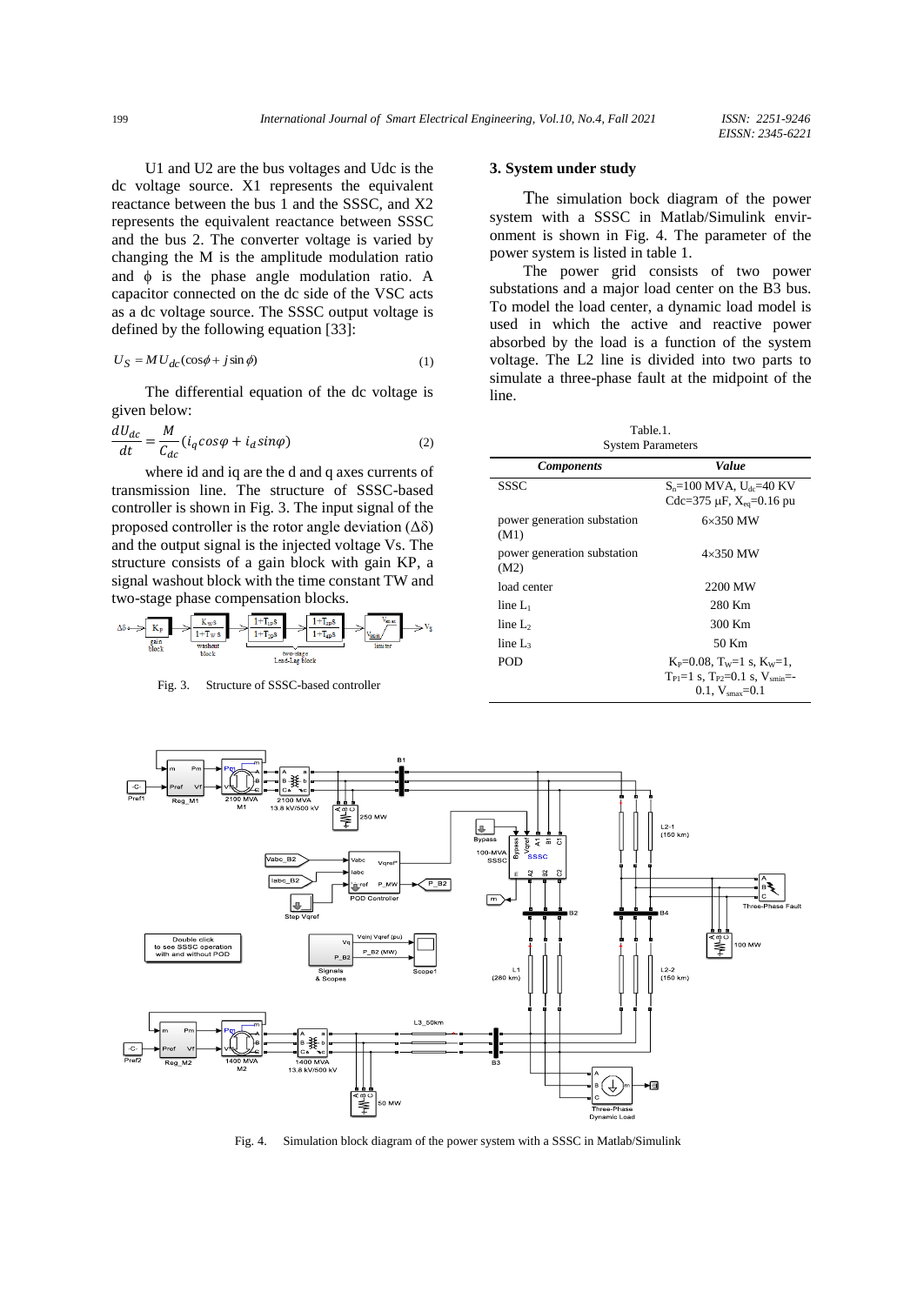Figures 5 and 6 show the active power and reactive power measured in the bus. As can be seen, when the SSSC is bypassed, the current flows to the main load: 664 MW on L1, 563 MW on L2 and 990 MW on L3.

There are measured at bus B2, B4 and B3, respectively. The SSSC, located at bus B1, is in series with line L1. It has the ability to inject up to 10% of the system nominal voltage. A POD controller whose output is connected to the SSSC Uq input normally regulates the SSSC injected voltage reference. The POD controller inputs are the bus voltage at B2 and the current at L1.

## **4. Simulation Results**

The input of the POD controller (reference voltage Uq) is zero. At  $t = 2$  s, Uq is equal to 0.08 pu (inductive SSSC) and at  $t = 6$  s, Uq is equal to 0.08 pu (capacitive SSSC).

Active current in line L1, measured in bus B2, is shown in fig. 7. Depending on the voltage injected, the current in the line varies from 575 to 750 MW. A comparison of SSSC performance with and without POD control is shown in fig. 8.

Previously, SSSC with POD controller was a very effective tool to reduce power fluctuations. The active output power of machine M1 for the two items is shown in the figs. 9 and 10. Also the rotation speed is shown in the fig. 11 and 12, and the excitation sound is shown in the figs. 13 and 14 for two M1 devices.

# **5. Conclusion**

With the expansion of the modern power system, damping oscillations play an important role in the power system. This paper presents the effect of SSSC for power system oscillation damping. This study was performed in Matlab using Simulink and PSB toolboxes. The simulation results show that the SSSC controller is very efficient in damping power fluctuations.



Fig. 5. Active power is measured on buses



Fig. 6. Reactive power is measured on buses



Fig. 7. Active power flow in line 1 where SSSC operates with and without POD



Fig. 8. Power flow in line 1 where SSSC without POD



Fig. 9. Output active power without POD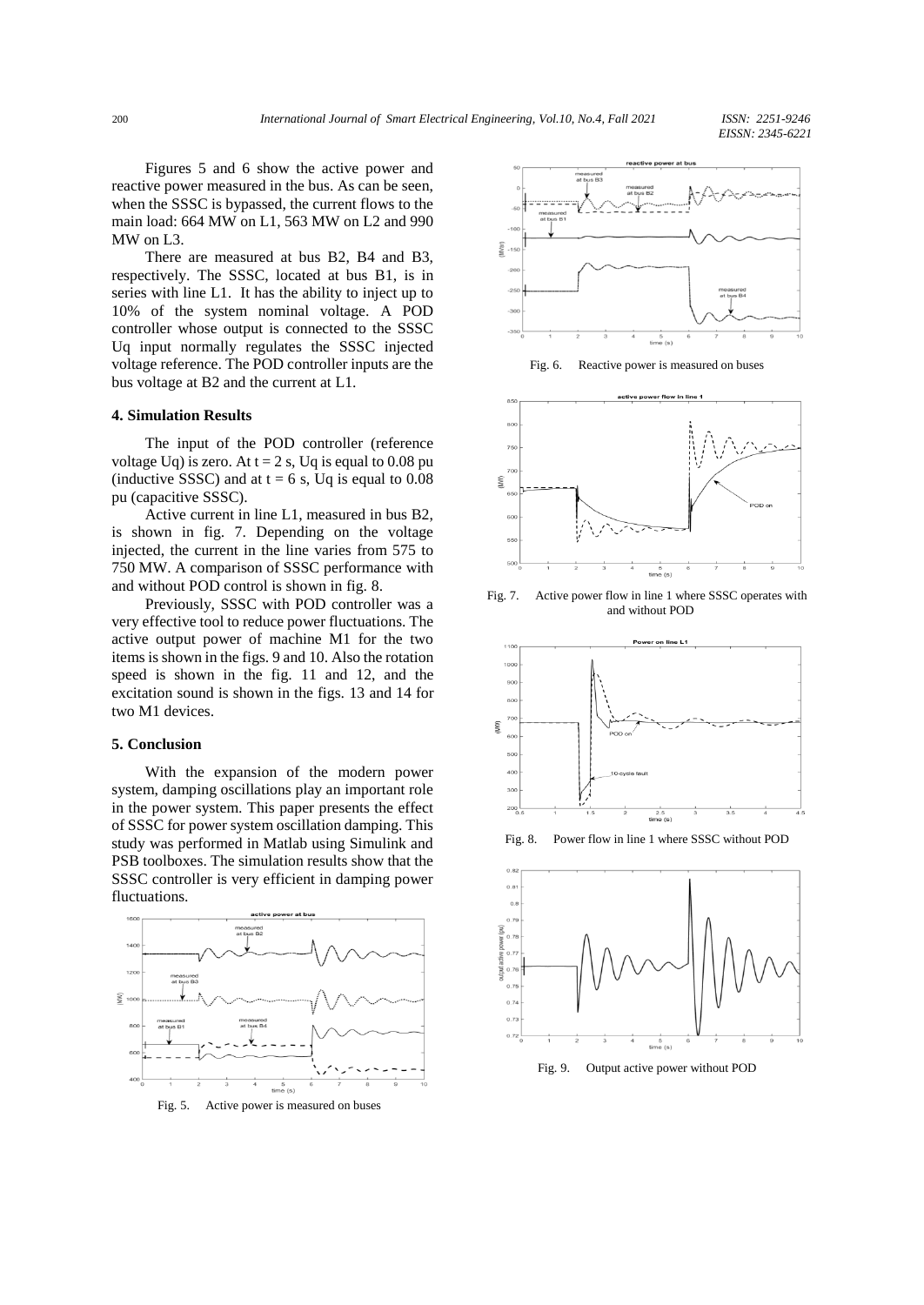*EISSN: 2345-6221*



Fig. 10. Output active power without POD



Fig. 11. Rotor speed without POD



Fig. 12. Rotor speed without POD



Fig. 13. Excitaion voltage without POD



Fig. 14. Excitation voltage with POD

#### **References**

[1] A. Bakhtiari, S. Javadi, "UPFC siting and sizing in power network using two different evolutionary algorithm", International Journal of Smart Electrical Engineering, vol. 05, no. 03, pp. 161-167, 2016.

[2] G. Shahgholian, E. Haghjoo, A. Seifi, I. Hassanzadeh, "The improvement DSTATCOM to enhance the quality of power using fuzzy-neural controller", Journal of Intelligent Procedures in Electrical Technology, Vol. 2, No. 6, pp. 3-16, Summer 2011.

[3] G. Shahgholian, J. Faiz, "Coordinated control of power system stabilizer and FACTS devices for dynamic performance enhancement- State of art", Proceeding of the IEEE/IEPS, pp. 1- 6, Kyiv, Ukraine, June 2016.

[4] P. Bhatt, S.P. Ghoshal, R. Roy, "Load frequency stabilization by coordinated control of thyristor-controlled phase shifters and superconducting magnetic energy storage for three types of interconnected two-area power systems", International Journal of Electrical Power and Energy Systems, vol. 32, pp. 1111–1124, 2010.

[5] G. Shahgholian, B. Bayat, "A new control technique for improving the oscillations and decreasing the harmonic components of voltage in STATCOM", International Review of Electrical Engineering, Vol. 6, No. 6, pp. 3163-3174, 2011.

[6] A. Motaghi, M. AaLIzadeh, M. Abbasian, "Reactive power compensation and reducing network transmission losses by optimal placement of parallel and series FACTS devices with fuzzy-evolutionary method", Journal of Intelligent Procedures in Electrical Technology, vol. 9, no. 35, pp. 27-38, Autumn 2019.

[7] G. Shahgholian, "Development of state space model and control of the STATCOM for improvement of damping in a single-machine infinite-bus", International Review of Electrical Engineering, Vol.4, No.6, pp.1367-1375, Nov./Dec. 2009.

[8] [F. H. Gandoman, A. Ahmadi, A. M. Sharaf, P. Siano, J. Pou,](https://www.sciencedirect.com/science/article/pii/S1364032117313151#!)  [B. Hredzak, V. G. Agelidis,](https://www.sciencedirect.com/science/article/pii/S1364032117313151#!) "Review of FACTS technologies and applications for power quality in smart grids with renewable energy systems", [Renewable and Sustainable Energy Reviews,](https://www.sciencedirect.com/science/journal/13640321)  [Vol. 82, p](https://www.sciencedirect.com/science/journal/13640321/82/part/P1)p. 502-514, Feb. 2018.

[9] [O. Ziaee,](http://ieeexplore.ieee.org/search/searchresult.jsp?searchWithin=%22Authors%22:.QT.Omid%20Ziaee.QT.&newsearch=true) [F.F. Choobineh,](http://ieeexplore.ieee.org/search/searchresult.jsp?searchWithin=%22Authors%22:.QT.F.%20Fred%20Choobineh.QT.&newsearch=true) "Optimal location-allocation of TCSC devices on a transmission network", IEEE Trans. on Power Systems, Vol. 32, No. 1, pp. 94-102, Jan. 2017.

[10] O. Kahouli, M. Jebali, B. Alshammari, H.H. Abdallah, "PSS design for damping low-frequency oscillations in a multimachine power system with penetration of renewable power generations", [IET Renewable Power Generation,](https://ieeexplore.ieee.org/xpl/RecentIssue.jsp?punumber=4159946) Vol. 13,No. 1, pp. 116-127, Jan. 2019.

[11] M. Zamani, G. Shahgholian, "Coordinated design of power system stabilizer and variable impedance devices to increase damping of inter-area modes using genetic algorithm", Iranian Journal of Electrical and Computer Engineering, Vol. 17, No. 4, pp. 271-278,Winter 2020.

[12] A. Kazemi-Zahrani, M. Parastegari, "Designing PSS and SVC Parameters simultaneously through the improved quantum algorithm in the multi-machine power system", Journal of